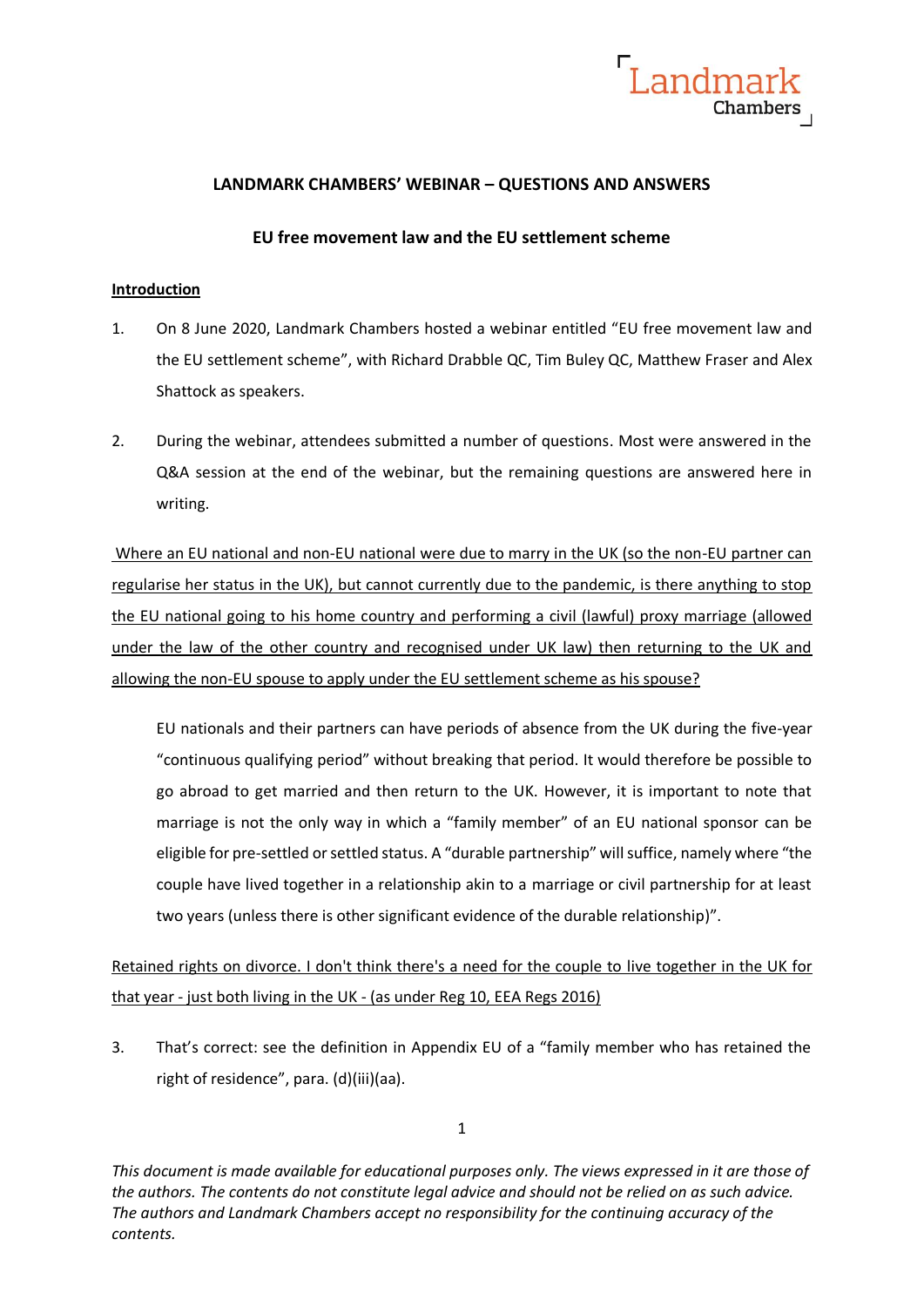

The Home Office are delaying making a decision on an EUSS application on the basis that the client has an on-going asylum claim. The asylum claim is also on hold on the basis of the EUSS application. Can't the two applications co-exist?

4. The Immigration Rules prevent more than one outstanding application for leave to remain at the same time: see para. 34BB. Para. 34BB(2) provides that "[i]*f an application for leave to remain is submitted in circumstances where a previous application for leave to remain has not been decided, it will be treated as a variation of the previous application*". So this suggests that the application that came later should be the one that is determined. Plainly the SSHD should determine one of them rather than, in each case, relying on the other as an excuse for delay.

With regard to the fact that granting of EUSS does not terminate another EEA application - that may be to do with WA and the EEA Regs etc but might it also apply to other immigration applications - so if someone has DLR and gets Pre settled status under EUSS does their DLR come to an end?

5. Whereas the Immigration Rules do not apply to those entitled to leave under the EEA Regs (see para. 5 of the Immigration Rules), Appendix EU is part of the Rules. Discretionary Leave to Remain is leave granted outside the Rules and pursuant to the Asylum Policy Instruction on Discretionary Leave. Para. 3.1 of the API makes it clear that DLR "*must not be granted where an individual qualifies for leave under the Immigration Rules*". This is logical and indicates that, if someone qualifies for pre-settled status under Appendix EU, this should result in their DLR getting curtailed.

# Would an EEA child be eligible to make an application for settled status. It is important to state that his father who was EEA national is deceased. Would the mother be eligible for pre settled status?

6. Children are not exempt from having to apply for settled status. They need to apply using the same method as adults, albeit they are exempt from providing some information (e.g. NI number, criminal convictions). Assuming she is residing in the UK for a period starting before 11pm on 31 December 2020, the mother will be eligible for pre-settled status, either as an EEA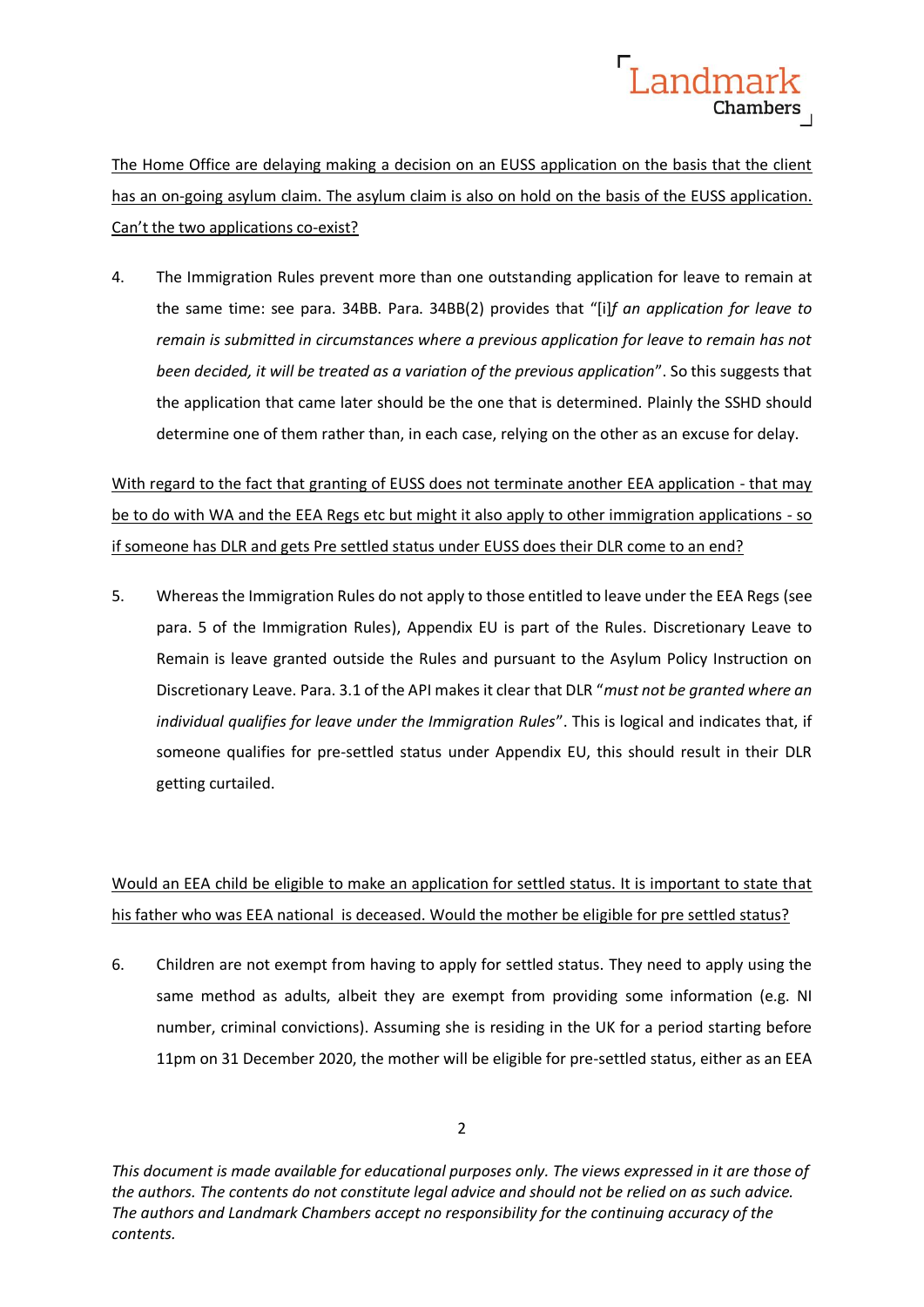

national herself, or (if not an EEA national) as a "close family member" of the EEA child. The mother and child can and should make linked applications.

#### Would *Fratila v SSWP* [2020] EWHC 998 (Admin) assist non-EU family members with PSS?

7. Probably not: even if the claimant is successful on appeal, *Fratila* was a case under Article 18 TFEU only, which only applies *"within the scope of application of the Treaties and without prejudice to any special provisions contained therein."* Similarly Article 51 of the Charter of Fundamental Rights provides that the Charter's principles apply to member states *"only when they are implementing Union Law".* So in *Regina (HC) v Secretary of State for Work and Pensions*  [2017] UKSC 73, Lord Carnwath JSC at para 22 commented that there was no general principle of equal treatment in EU law that applied to non-EU nationals. And as Martin Williams pointed out in the Zoom chat, the Supreme Court has previously held that only the nationals of member states are protected by Article 18: *Patmalniece v Secretary of State for Work and Pensions* [2011] 1 WLR 783, para 83 (cited with approval in *HC*).

# Is there any clarity about what happens if an application for a residence card etc is undecided on "exit day" however defined?

8. Exit day was 31 January 2020, and has already passed. Such applications continue to have to be decided for the time being, and for so long as free movement rights continue in the transition or implementation period. The "implementation period" will come to an end on "IP completion day", currently 31 December 2020. However, the government has envisioned that, via transitional or commencement provisions relating to the Immigration and Social Security Co-Ordination Bill, free movement rights may continue to June 2021 for those who already enjoy such rights. So we will need to see what if anything is said in such transitional arrangements about a pending application for a residence card or similar document. If the transitional arrangements are silent, there may be scope to argue that, since the grant of a residence card is merely declaratory of free movement rights, such applications should continue to be determined up until the point when all such rights cease to exist. On the other hand, subject to any express provisions to the contrary, it should be possible for all such rights to be asserted up